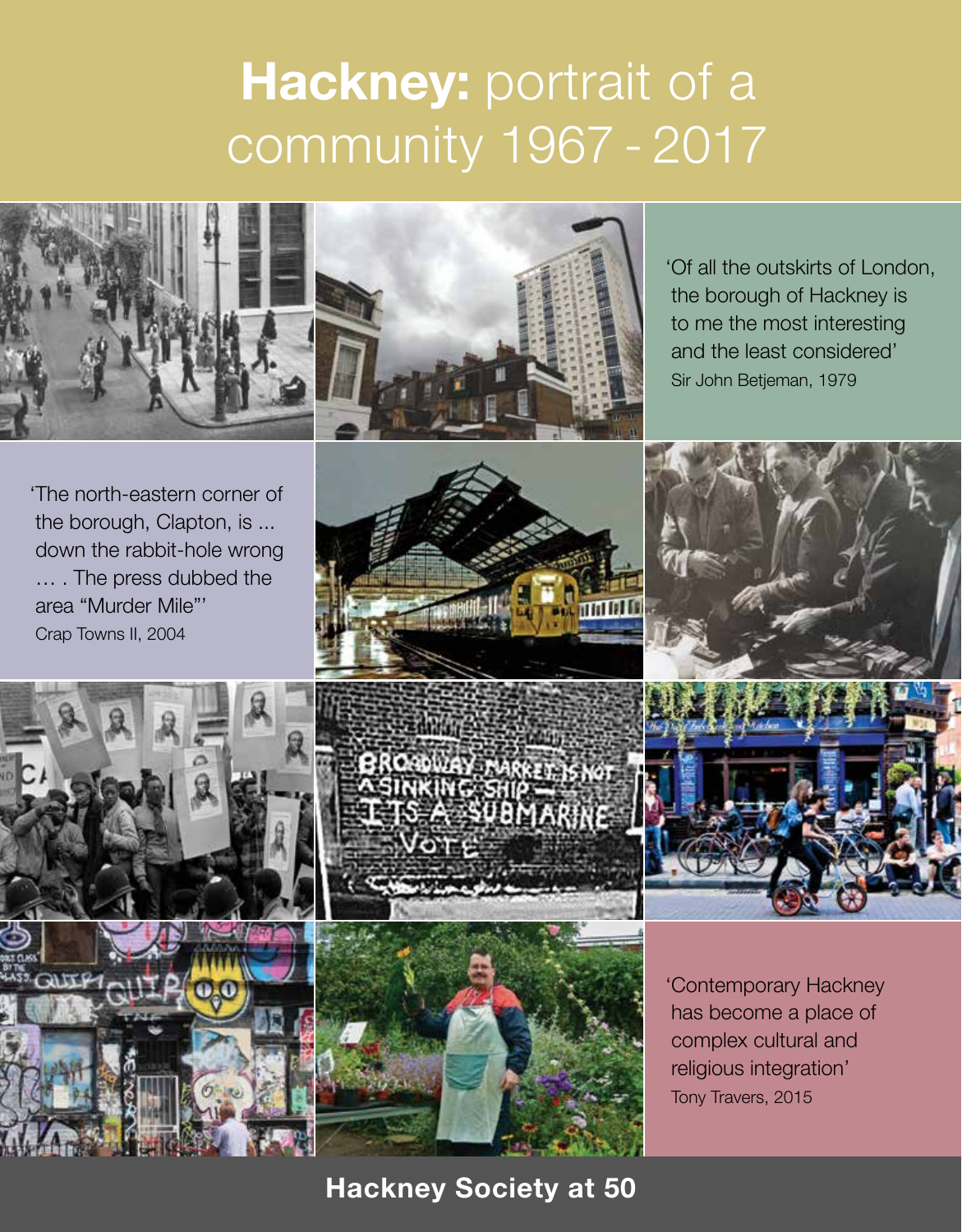

A turret barometer, the only one in England, on St Mark's Church, Dalston 1983. (Photo Alan Denney)

This book has been very much a communal effort. First, thanks to all the contributors of the pieces that have made it such a singular production. Thanks, too, to Jane Leaver, June Harben and the Holborn Studios for their generous donations. And last, but not least, to members of the Hackney Society and their friends who have walked, sponsored and quizzed in aid of this project.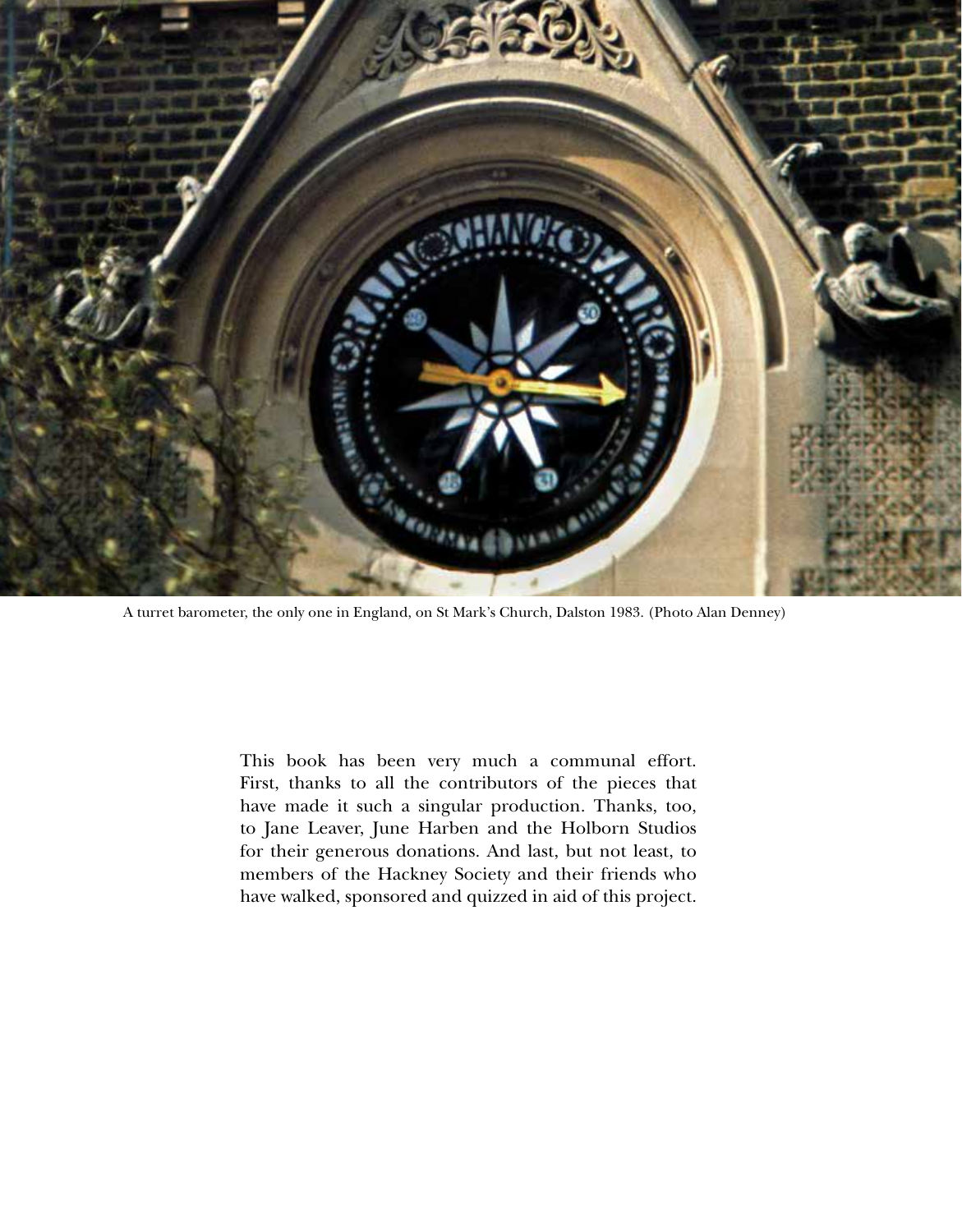## **Hackney:**

## portrait of a community 1967-2017

Edited by Laurie Elks

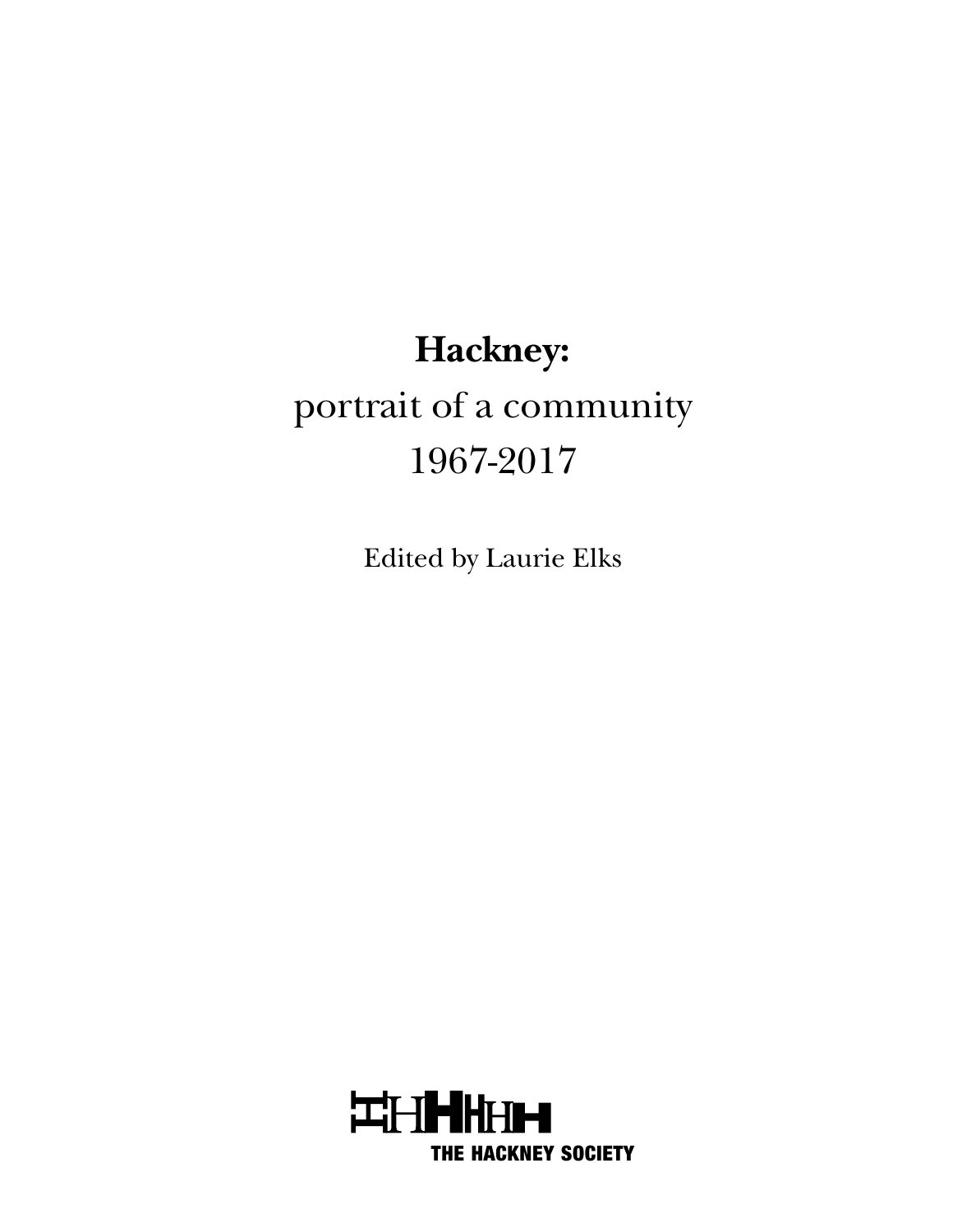The Hackney Society promotes the highest standards in design and protects Hackney's unique heritage. The Society has encouraged positive development of the borough's built and natural environments, through engagement with a broad cross-section of local people and experts. We encourage exemplary new design, regeneration and conservation of our rich heritage through our newsletter, *Spaces*, our publications (see p.238), walks, talks, meetings, website and social media.

info@hackneysociety.org www.hackneysociety.org

Published in 2017 by The Hackney Society The Round Chapel 1d Glenarm Road London E5 0LY

This collection © 2017 The Hackney Society The moral rights of the authors have been asserted

Editorial team: Laurie Elks, Annie Edge, Monica Blake, Jon Fortgang, Margaret Willes

Designed by design@gloryhall.com

All rights reserved. No part of this publication may be reproduced, stored in or reproduced into a retrieval system, or transmitted, in any form, or by any means (electronic, mechanical, photocopying, recording or otherwise) without the prior written permission of the publisher. Any person who does any unauthorized act in relation to this publication may be liable to criminal prosecution and civil claims for damages.

#### **ISBN: 978-0-9536734-3-8**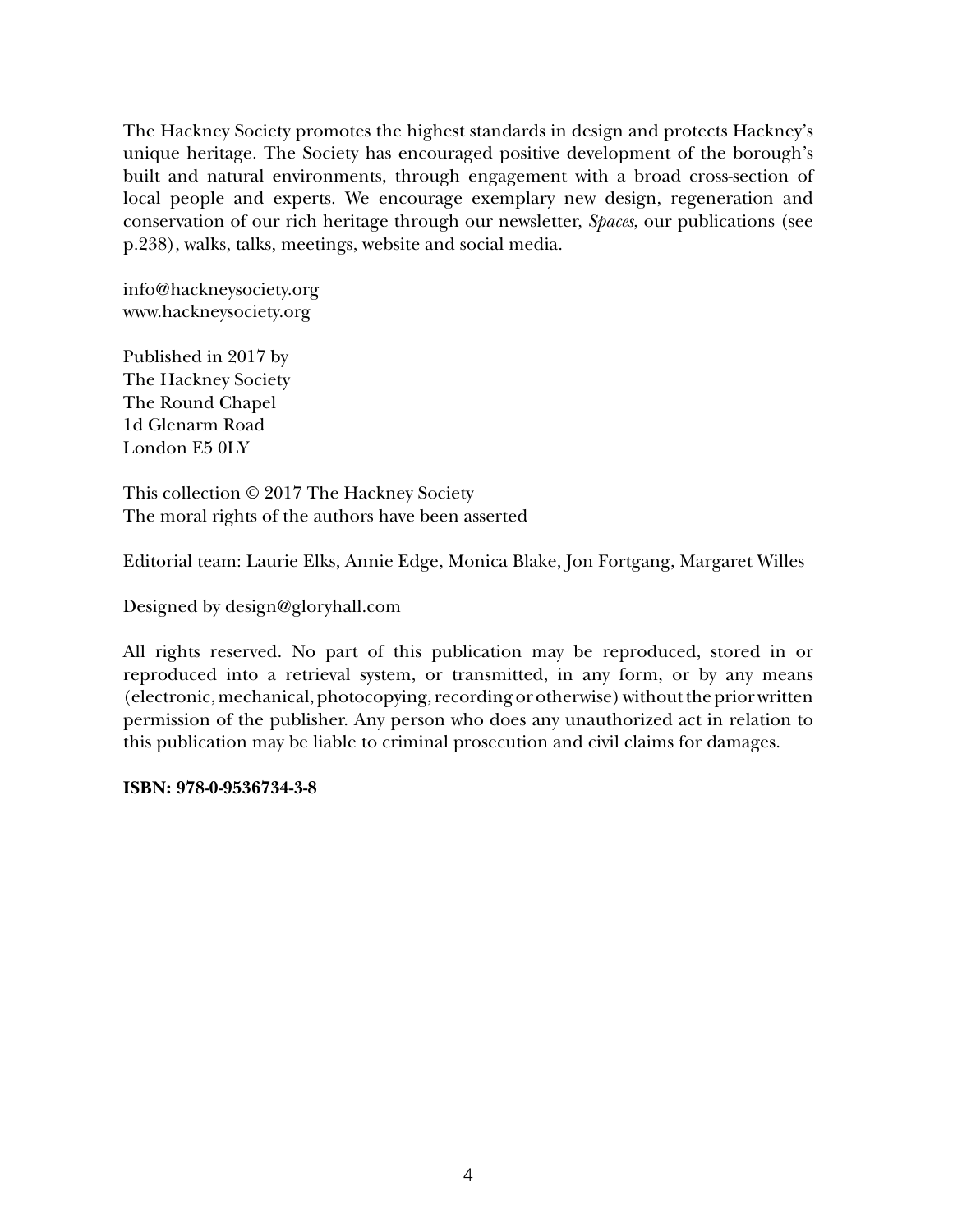### **Contents**

|       | <b>Introduction - Laurie Elks</b>                                                                                     | 9   |
|-------|-----------------------------------------------------------------------------------------------------------------------|-----|
| 1967: | The Birth of the Hackney Society - John Finn                                                                          | 16  |
| 1968: | The Conservatives take Power - Chris Sills                                                                            | 20  |
| 1969: | The Completion of Trowbridge Estate: council housing in Hackney<br>- Michael Passmore                                 | 24  |
| 1970: | It started with a Bookshop: the founding of Centerprise – Ken Worpole                                                 | 28  |
| 1971: | The Art Factory at Martello Street: the artist community in Hackney<br>- Anna Harding                                 | 32  |
| 1972: | Stopping the Bulldozers: De Beauvoir is saved – Stuart Weir                                                           | 36  |
| 1973: | The Scrapping of the 'Motorway Box' – Wayne Asher                                                                     | 41  |
| 1974: | Clapton Dog Track is closed - Brian Belton                                                                            | 47  |
| 1975: | Hackney's last Grammar School goes Comprehensive: education<br>during the ILEA years - Geoff Taylor                   | 53  |
| 1976: | Chats Palace opens in Homerton: a commumnity arts legend is born<br>- Alan Rossiter                                   | 57  |
| 1977: | Mapledene, the Final Victory: a Victorian jewel is saved – Julian Harrap                                              | 61  |
| 1978: | Rock Against Racism Concert is held in Victoria Park: fighting the<br>Fascists in Hackney - Daniel Rachel             | 65  |
| 1979: | Shoreditch in the Dumps – Ray Rogers                                                                                  | 69  |
| 1980: | Hackney Central Station Re-opens: the rebirth of the North London                                                     |     |
|       | Line – Laurie Elks                                                                                                    | 73  |
| 1981: | Simpson's, a Cut above the Rest - Sean Gubbins                                                                        | 77  |
| 1982: | The Left takes Control – Jim Cannon                                                                                   | 82  |
| 1983: | Well Settled: the An Viet Foundation - Linh Vu                                                                        | 86  |
| 1984: | The Inquiry into the Death of Colin Roach: the police and the black<br>community in Stoke Newington - Duncan Campbell | 90  |
| 1985: | The Fate of Hackney Wick - Chris Dorley-Brown                                                                         | 94  |
| 1986: | The Mothers' Hospital closes, the Homerton opens: maternity services in<br>Hackney - David Sloan                      | 99  |
| 1987: | The Bobov Sect takes over Egerton Road Synagogue: the changing<br>Jewish community in Hackney - Rachel Kolsky         | 103 |
| 1988: | The Construction of Watermint Quay: private housing in the 1980s<br>- Suzanne Waters                                  | 107 |
| 1989: | Hip and Hype: Hoxton gets cool - Carolyn Clark                                                                        |     |
| 1990: | Hackney becomes a Local Education Authority: chaos and rebirth                                                        |     |
|       | in the borough's schooling - Annie Edge                                                                               | 115 |
| 1991: | The Quick Brown Fox jumps over the Lazy Dog: the reincarnation<br>of Stoke Newington Church Street - Maureen Diffley  | 119 |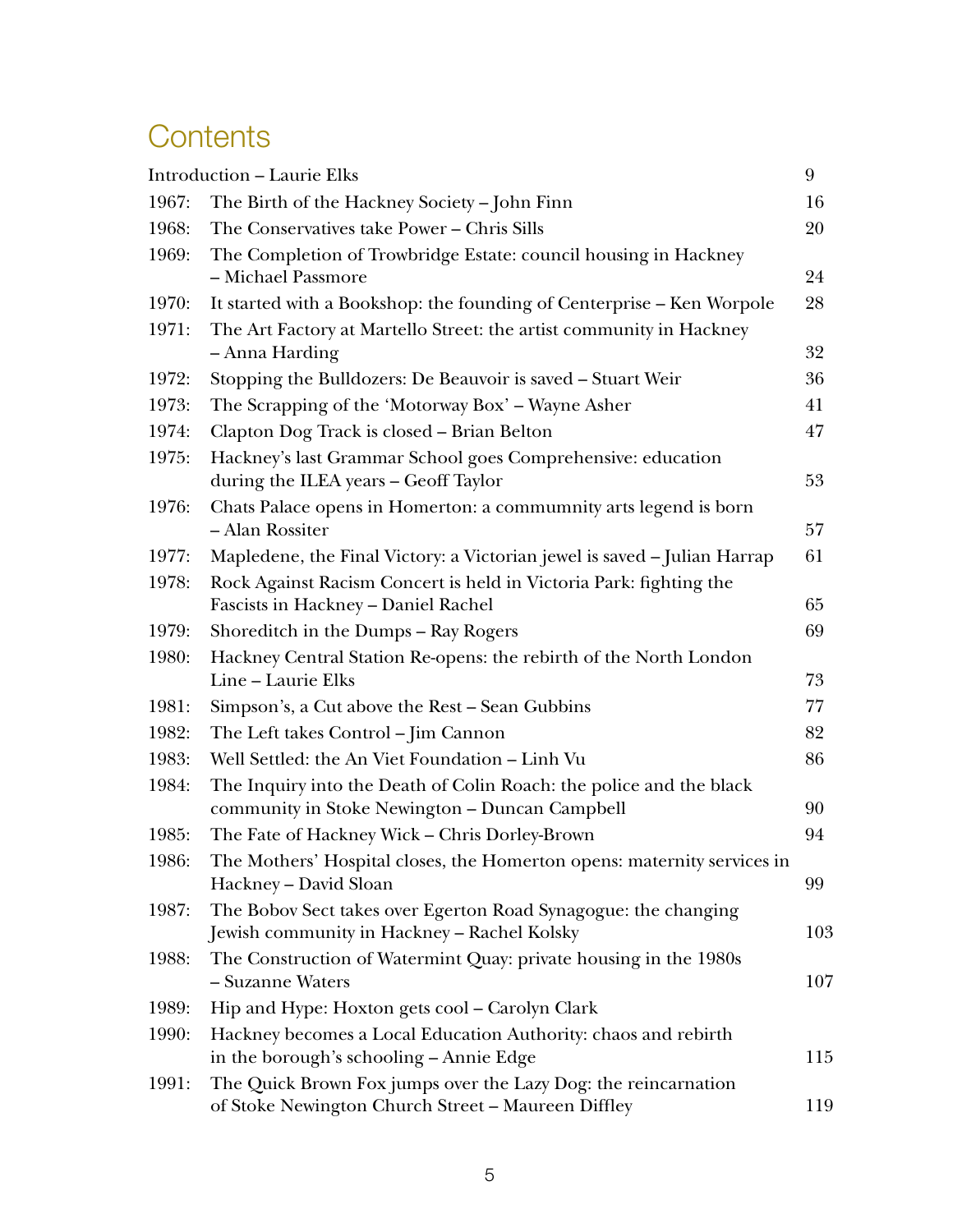

Ridley Road market stall, 1980. (Photo Neil Martinson)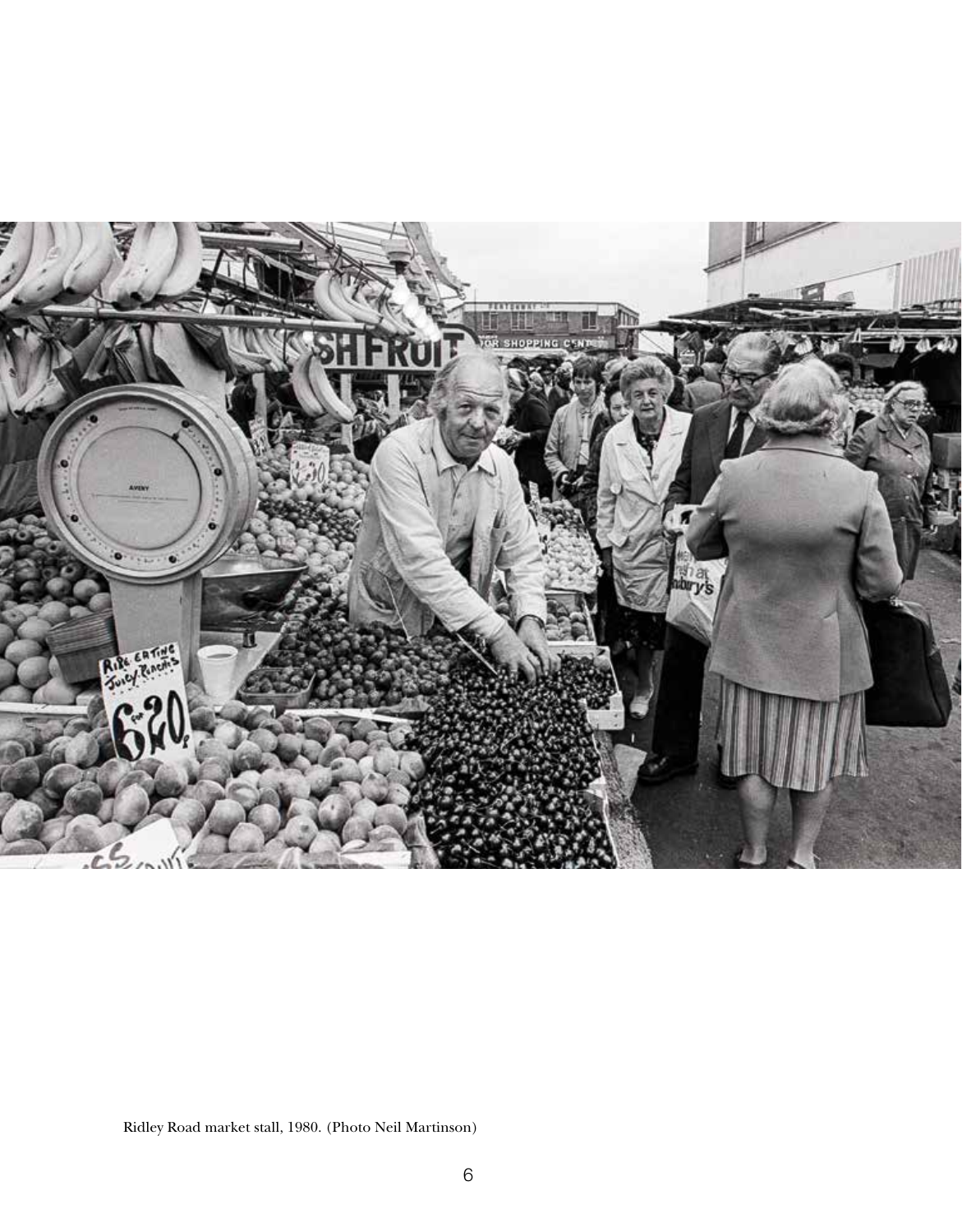| 1992:                               | A Spiritual Home in Hackney: the journey of the Black Majority<br>Churches - Beth Green               | 123 |
|-------------------------------------|-------------------------------------------------------------------------------------------------------|-----|
| 1993:                               | Abney Park Cemetery, trees, tombs and radicalism - Russell Miller                                     | 127 |
| 1994:                               | Dalston City Challenge, regeneration in Hackney - Richard Simmons                                     | 132 |
| 1995:                               | Ralph Fiennes appears as Hamlet in Mare Street: the rebirth of<br>the Hackney Empire - Simon Thomsett | 136 |
| 1996:                               | Wick Woodland takes Root: the greening of the Lea Valley<br>- Anne Woollett                           | 140 |
| 1997:                               | The Strange Story of Murder Mile - Julia Lafferty                                                     | 144 |
| 1998:                               | The Four Aces Club is Condemned: last days of a musical legend<br>- Winstan Whitter                   | 148 |
| 1999:                               | The Restoration of the Aziziye Mosque: the Turkish community<br>in Hackney - Muttalip Unluer          | 152 |
| 2000:                               | The Arcola Theatre, Sweet Smell of Success - Mehmet Ergen                                             | 156 |
| 2001:                               | Gardening Communities go Organic: horticulture in Hackney<br>- Margaret Willes                        | 161 |
| 2002:                               | A Pivotal Year for Hackney: from bleak place to beacon status<br>- Jessica Webb                       | 165 |
| 2003:                               | The Save the Reservoirs Campaign – Monica Blake                                                       | 169 |
| 2004:                               | Broadway Market Reopens - Ann Robey                                                                   | 175 |
| 2005:                               | The Comprehensive Estates Initiative - Patrick Hammill                                                | 179 |
| 2006:                               | A Tale of Hackney's Swimming Pools - Margaret Willes                                                  | 184 |
| 2007:                               | Beat the Bookies: the Old Town Hall becomes a betting shop<br>- Ian Rathbone                          | 188 |
| 2008:                               | The Murder of Shaquille Smith: gang violence in Hackney<br>- Emma Bartholomew                         | 192 |
| 2009:                               | Woodberry Down Reborn - Ray Rogers                                                                    | 196 |
| 2010:                               | Going Round in Circles: the opening of the East London Line<br>- Roger Blake                          | 200 |
| 2011:                               | Riots break out in Hackney - Meg Hillier                                                              | 204 |
| 2012:                               | The Olympics and their Legacy - Ralph Ward                                                            | 208 |
| 2013:                               | Beards, Boozers and Breweries - James Watson                                                          | 212 |
| 2014:                               | The Demolition of Corsham Street: the price of redevelopment<br>- Lisa Shell                          | 216 |
| 2015:                               | A Hackney Grandmother's fight for Community Values - Russell Parton                                   | 221 |
| 2016:                               | The Silicon Roundabout, the Growth and Uncertain Future of<br>Shoreditch Tech - Kirsty Styles         | 225 |
|                                     | Afterword – Nick Perry                                                                                |     |
|                                     | About the Authors                                                                                     |     |
| <b>Hackney Society Publications</b> |                                                                                                       | 238 |
|                                     |                                                                                                       |     |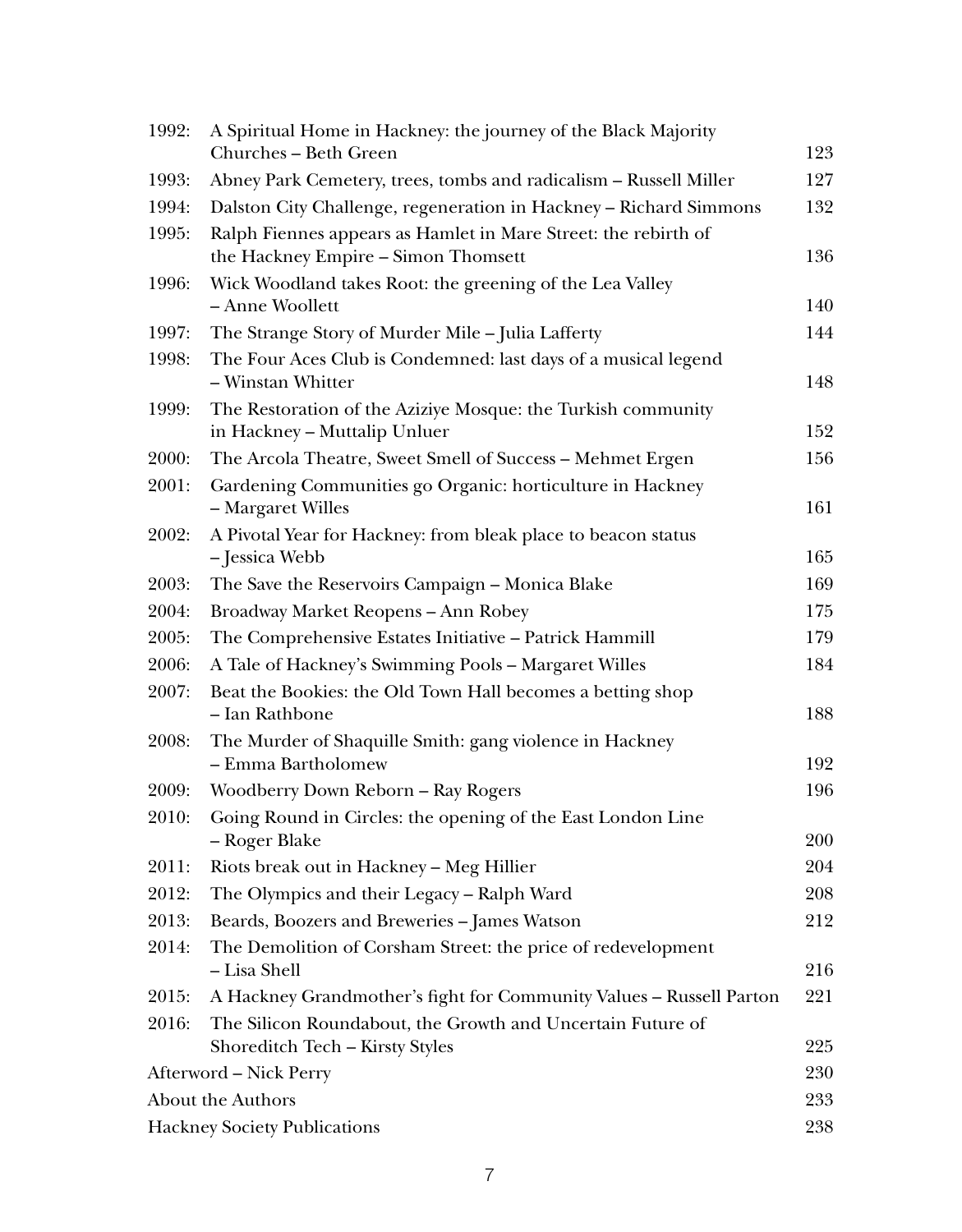

In the 1960s and '70s, the *Hackney Gazette* every week carried up to 12 pages of advertisements for employment in the clothing trade.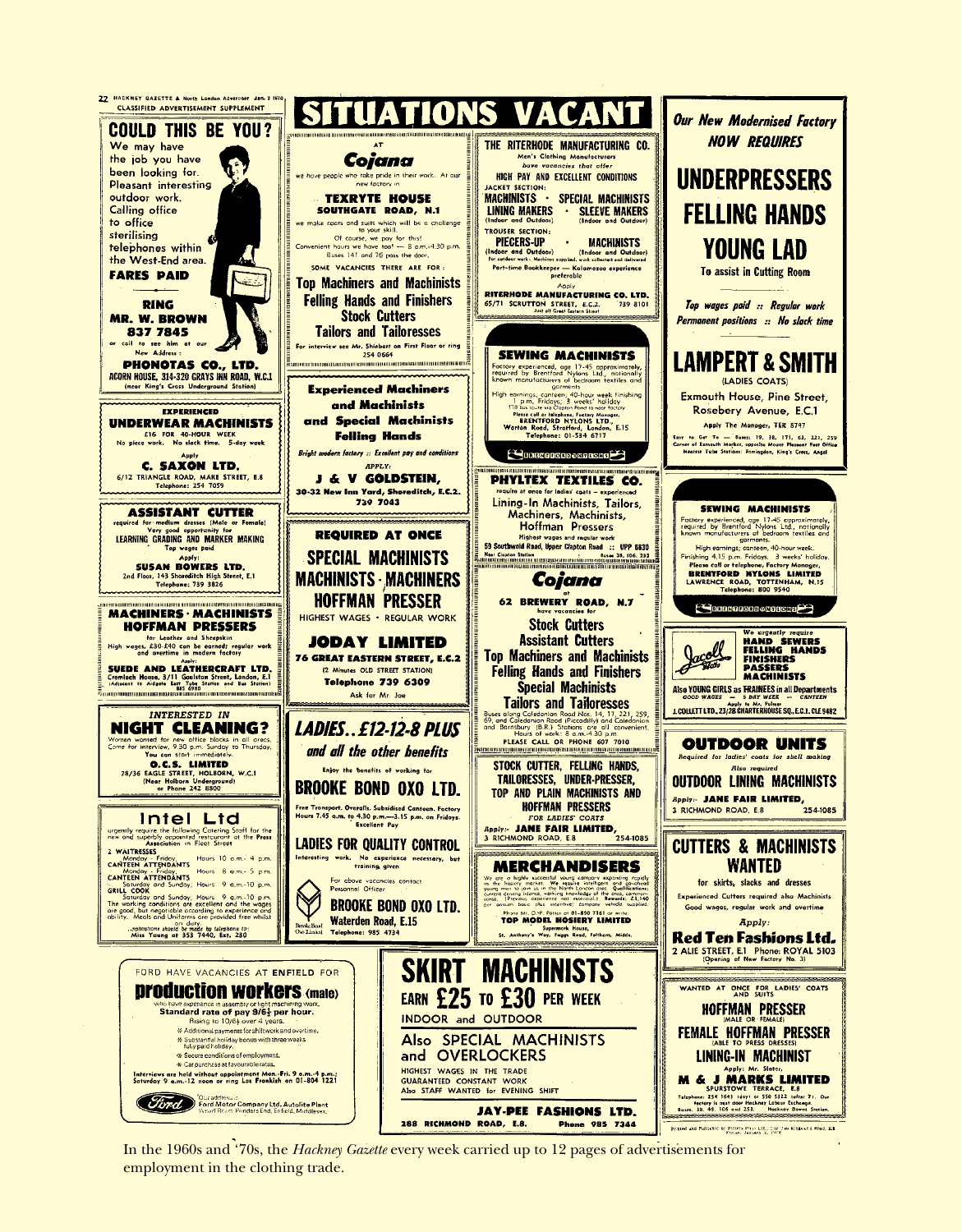### **Introduction**

Ten years ago, to mark its 40th birthday, the Hackney Society published *Modern, Restored, Forgotten, Ignored* – a commemoration and a celebration by 40 authors of 40 of the borough's most important buildings. This was the most ambitious publishing project undertaken by the Society which has been publishing excellent books about Hackney and its historic environment since the 1970s. One of our members, Steve Szypko, suggested that on our  $50<sup>th</sup>$  anniversary we could go one better by bringing out a book commemorating the 50 extraordinary years of Hackney's history since we set up shop in 1967; 50 stories, 50 authors, one framing event for each year. It has been a great privilege to have been asked to commission these stories.

I never doubted that I could persuade 50 excellent writers to bring this project to fruition. The borough is rich in people committed to social and environmental causes: intelligent, indomitable, energetic, contrary, idealistic. To turn the epigram of W.B. Yeats on its head, it might be said of Hackney that the worst lack all conviction whilst the best are full of passionate intensity. This book is full of the testimonies of people who have lived in Hackney, stayed in Hackney, fought to make it a better place. Whatever the rights and wrongs of gentrification (of which there is much, possibly too much, in this book), I hope that this fighting spirit will not die. I was very sorry that three doughty characters died as this book was being planned: Joe Lobenstein, whom I would have asked to write about the Conservative interlude in power; Brian Sedgemore, who spoke so eloquently about the conditions on Trowbridge Estate; and Roger Lansdown, who made the improvement of Hackney's public transport his lifetime ambition. They would have made magnificent contributions. But I was delighted to have first-hand testimonies from Chris Sills, Ken Worpole, Stuart Weir, Brian Belton, Geoff Taylor, Alan Rossiter and Julian Harrap of events forty or more years ago. This book is rich in personal memory.

The project has been logistically daunting and I was faced with a jigsaw of events and years, working out how to place each story in a different framing year. I did not, to be frank, scan the pages of the *Hackney Gazette* to find the most important events. We, my editorial colleagues and I, selected the events which we thought of greatest interest, and then worked out a year to assign to them. This seemed perfectly legitimate as the most significant events have run and run, weaving into the history of our place over the years. To give just one example, the stirring story of the restoration of the Hackney Empire started when the irrepressible, bloody-minded Socialist Roland Muldoon walked into the place in 1986, determined to rescue Frank Matcham's great theatre which had sunk to ignominious depths as a bingo hall. It ended, in a way, in 2004, when the restored Empire re-opened its doors having overcome the scepticism of the Arts 'fundariat' and obtained lottery funding. I asked Simon Thomsett, general manager of the Empire over many of those turbulent years, to frame this story around the appearance of Ralph Fiennes as Hamlet in 1995. He has responded magnificently, wrapping the longer story around that one framing event. And of course, the story of the Empire in all its magnificence remains very much alive to this day.

I beg readers' indulgence for the fact that, in a few cases, the connection between the story and the framing event is slightly tenuous but I hope that the logistical difficulties will be understood.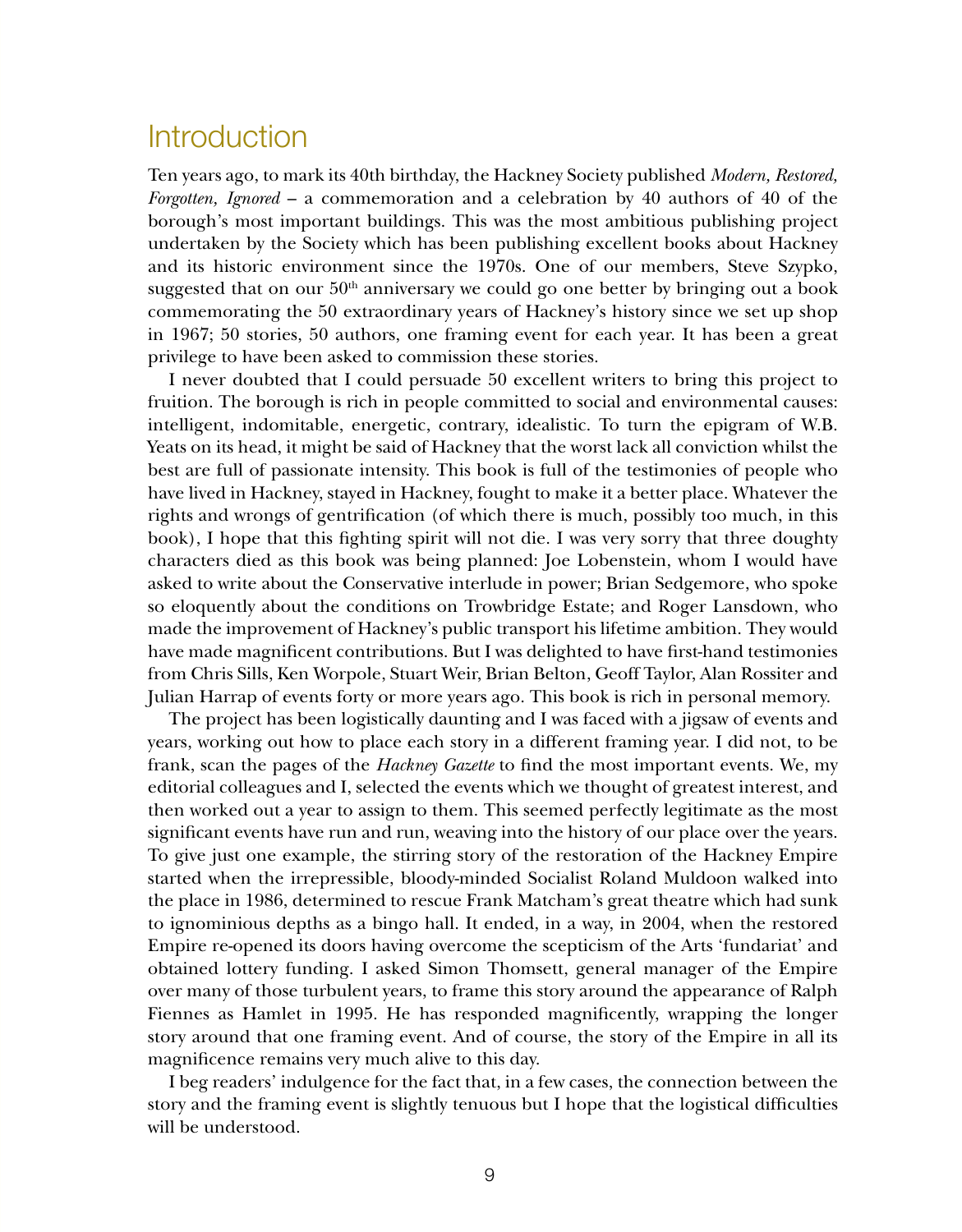I met a woman recently who had returned to live in Hackney after spending 20 years away. I asked her for her thoughts and she replied "It's exactly the same but totally different". I demurred and said that in my opinion it was totally different but exactly the same! I will return to that thought in a moment but focus first on that 'totally different' question. How has Hackney changed? Or to put that matter emphatically: How Hackney has changed!

It is hard to know quite where to start with that question, but let us recall for a moment 1967, the year of the birth of the Hackney Society. The predominant change in the air at that time was the progressive elimination of the ageing Victorian housing stock – poorly maintained, rent-controlled, and overcrowded. In its stead, Hackney Council, aided and abetted by the GLC, provided housing: modern, spacious, and built to Parker Morris standards which far surpassed the space standards of most of today's 'luxury apartments'. Aspiring families put themselves on the waiting list and waited patiently till they reached the top of the queue. For those who could not wait, or looked further afield for their ambitions, there were new and expanding towns outside London and factories and offices were relocating. The population of Hackney fell by over 100,000 between 1931 and 1961 and by a further 18,000 between the censuses of 1961 and 1971. The tide of falling population was only to turn, unexpectedly, in the late 1980s.

The progressive municipalisation of the borough, its housing stock certainly, but also its life blood, was presided over by successive Labour councils; confident of their higher purpose, unassailed by doubt and seemingly in power for ever. There was an unexpected interlude when the Conservatives took power in 1968 as a result of a national backlash against the government of Harold Wilson. But three years later, Labour was back and it was business as usual. John Kotz, who was later to become leader of the council, wrote an unapologetic political memoir, *Vintage Red*. It captures the spirit of the council leadership at the time, as well as being unintentionally revealing of the poverty of its imagination. He proudly recounts how his first act, on returning to power in 1971, was to unearth the Red Flag which the Tories had stowed away during their term in office.

During the research for this book, I read the report of the inspector who had to rule in 1972 on the council's plans to demolish and redevelop a large area of Mapledene, close to London Fields, now containing some of the borough's most desirable real estate. What comes through is the council's conviction that the waiting list would be cleared, everyone who wanted a council house would get one, and that the Victorian housing stock was doomed. The tenants would be working class and Labour-voting, and the political leadership would be drawn from their number. Indeed, Hackney's political leaders up to the 1970s were predominantly council tenants.

The vision was paternalistic and, to be fair, Hackney was run as a tight ship with experienced councillors, effective management, low rents and rates. Services were mostly of a decent standard and included provisions, such as tea dances and holidays for the elderly, which have long since disappeared. But if the council was benevolent, it was also autocratic. Schemes for the decoration of its flats were dictated by the council, and tenants who fell into rent arrears were dealt with peremptorily without any enquiry into circumstances. No one was expected to argue and very few did.

I remember an inspiring Anglican vicar, John Pearce, telling me, not long after I arrived in Hackney in 1972, how dreadful it would be if the borough were to become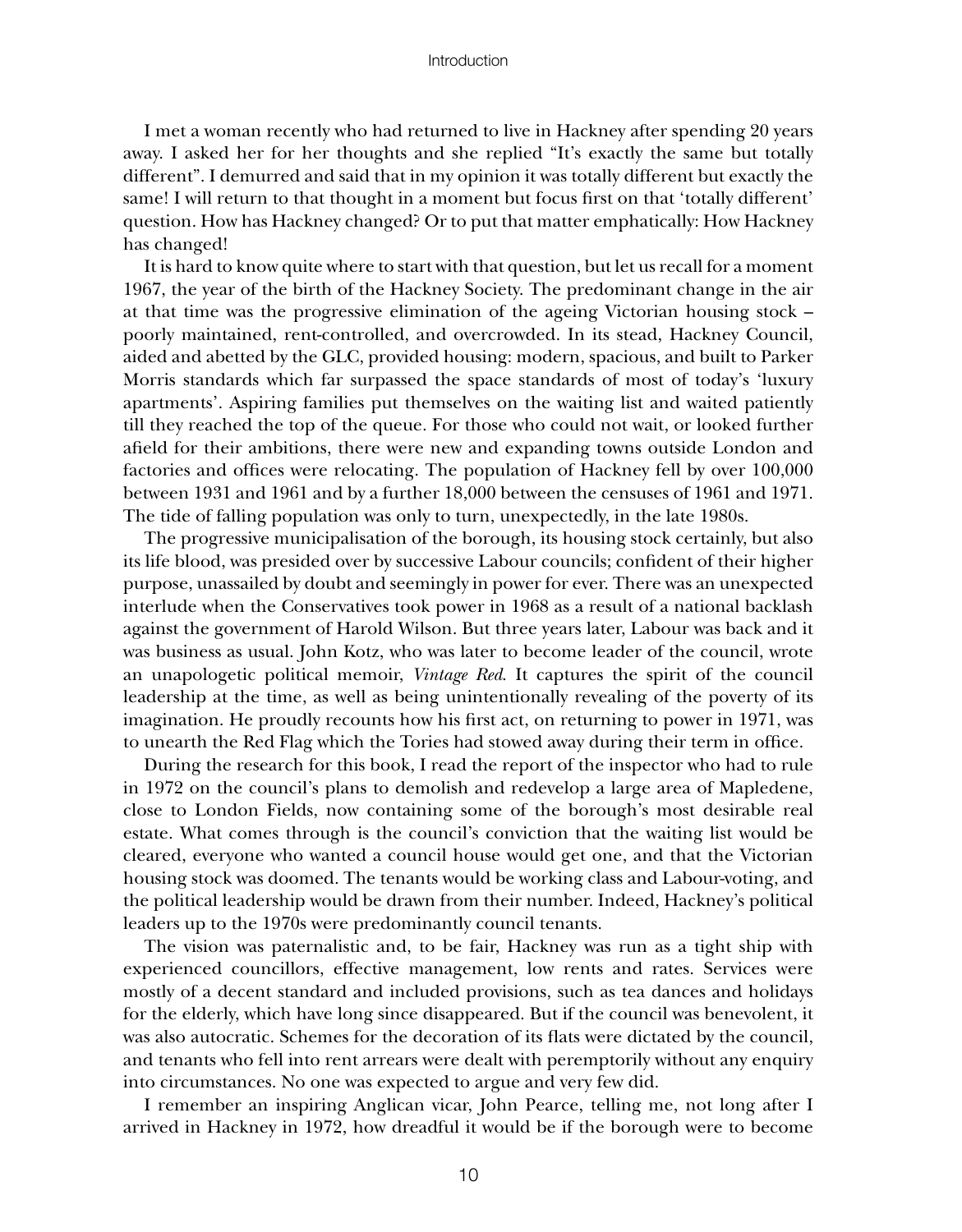one vast council estate. The thought came as a revelation to me – young, naïve and left wing. The tide was to turn sooner than he or I imagined as the ground hollowed out under the council's leadership in the 1970s. Government funds became tight after the oil crisis of 1973-4; national political sentiment was moving against the building of council housing even before Mrs Thatcher killed it off; housing priorities changed after the exposé of homelessness in *Cathy Come Home*, and estates were increasingly the home of the disadvantaged rather than the aspiring. The traditional economic base was also disappearing. Back in the 1960s and '70s, the *Hackney Gazette* regularly carried up to twelve pages advertising work in clothing factories as well as other kinds of manufacturing industry. All of this was to end as factories closed and skilled workers left the borough. Sean Gubbins' article on the Simpson's factory depicts a lost world of skilled, well-paid and secure manual work. All of this is clearer now than it was to the political leaders of the time, as John Kotz's memoir vividly shows.

Then, too, there were the questions being posed by the awkward squad who were beginning to make their voices felt. Stuart Weir settled in Balls Pond Road in 1967 and he was to be a moving spirit in the fight to save De Beauvoir from the bulldozer. He was no friend of the Tories, but as his article on De Beauvoir – and Christopher Sills' article on the Conservative interlude in power – reveal, the three-year intermission from Labour rule applied just sufficient brakes to the momentum of municipalisation to change the outcome. The saving of De Beauvoir proved to be a pivotal moment and, as John Finn's article describes, the infant Hackney Society was to play its part in saving the borough's most valuable physical fabric from destruction.

Things began to move also in the intellectual sphere. Ken Worpole, who moved to Hackney in 1969, describes the impulses which led to the establishment and flowering of Centerprise – bookshop, coffee shop, headquarters for a myriad of community organisations, a place to give voice to the creative spirit of people who had previously been silent. As Anna Harding's article records, this was also the moment when artists started to arrive to take up space in redundant industrial buildings, creating Hackney's status as London's most beloved borough within the artist community. The pioneering community arts organisation, Free Form, set up shop close by in Dalston Lane, later helping to establish Chats Place in deepest Homerton, a celebrated home for community pantos, agitprop, cabaret, jazz and music hall.

Environmentalists started to make their presence felt in Hackney from the 1970s. In 1974, Stoke Newington residents formed the Save Abney Park Cemetery Committee which helped to persuade Hackney Council to buy the cemetery after its future was threatened by the bankruptcy of its owners. Five years later, Save the Marshes was launched by Hackney campaigners to rescue Walthamstow Marshes from gravel extraction. The determination and campaigning nous of this group led to total capitulation by the Lee Valley Regional Park Authority and the preservation in perpetuity of the Marshes. A few years later, Save the Reservoirs launched a campaign to prevent the development of the reservoirs in Stoke Newington. Monica Blake, one of the members of this campaign, records how the battle continued over almost 20 years. The West Reservoir is now a sailing centre, whilst the East Reservoir has been restored as Woodberry Wetlands Nature Reserve. As Margaret Willes' article on horticultural Hackney describes, the movement to make things grow in Hackney has often been counter-cultural, and it still is.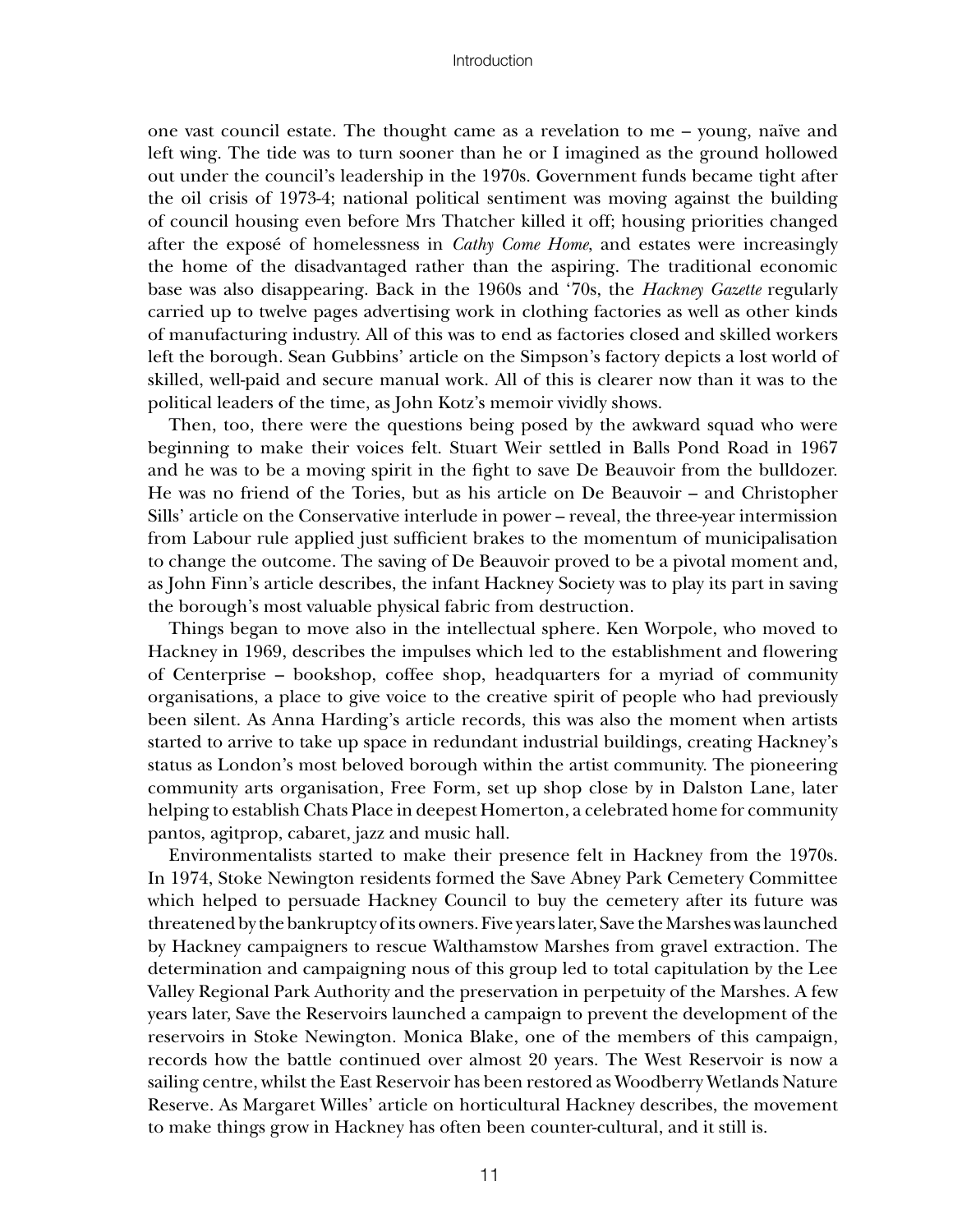#### Introduction

Political protest became more articulate. Hackney has for centuries enjoyed a reputation as a centre of radicalism. Back in the 1960s and '70s there was a small radical fringe, including a strong claimants' union movement. The so-called Angry Brigade, who sent letter bombs to loathed Tory politicians, was based at 359 Amhurst Road in Stoke Newington. But the radical fringe was small and political discourse was mostly relatively docile. Later, as Daniel Rachel observes, Hackney was to play a central role in the Rock Against Racism movement at a time when far-right politicians were targeting support from the white community of Hoxton and the East End, and the British National Party established its headquarters in Shoreditch. As Duncan Campbell describes, there was also forceful opposition on the part of the black community – supported by the political left – against the police, stirred by unexplained events at Stoke Newington police station. The infamous Sandringham Road 'front line', where distrusted police confronted rampant drug dealing, was a tangible expression of a tense and divided community. Political protest was to continue in the 1980s and '90s and beyond, both against the actions and policies of a dysfunctional and near-bankrupt Hackney Council, and against national policies such as Mrs Thatcher's detested poll tax.

Experimentation and innovation spilled out into the mainstream education sector, supported by staff of the permanently Socialist Inner London Education Authority. Geoff Taylor, who taught in the borough in those years, later becoming a Hackney Labour councillor, questions whether that was necessarily to the benefit of young people growing up here. That argument will run and run!

Politically, things were moving too. Stuart Weir, his communitarian instincts sharpened by the successful fight to save De Beauvoir, joined Hackney Council as a Labour member in 1974. He found the inflexibility and complacency of the leadership suffocating and gave up the struggle four years later. But the elections of 1978 and 1982 brought in more young radical councillors at a time when national politics were becoming increasingly polarised and Mrs Thatcher faced up to the so-called 'Loony Left'. The 'Left', though that term is disputed by John Kotz, took control of Hackney Council in 1982 when Anthony Kendall, who, significantly, had been a community worker at Centerprise, defeated John Kotz in the vote for the council leadership. The scope to improve the borough's destinies was certainly curtailed by the malevolence of Mrs Thatcher's government, but it cannot be denied that the inexperienced new leadership, or, to be precise, the dizzy succession of political leaders, substantially messed up, causing Hackney's financial and administrative affairs to fall into a precipitous decline from which it has taken many years to recover. Jim Cannon and Jessica Webb, past and present members of Hackney Council, tell that story.

The population of Hackney has been fast-changing. The Caribbean community was well established in Hackney by the time of our opening chapter in 1967, and there was already a sprinkling of other minorities including Turkish Cypriots, as described in Muttalip Unluer's article. The other large minority in the 1960s was Jewish; not the ultraorthodox Chasidim, but a more secular and integrated community, most of whom later moved on to further-out suburbs. Instead, into Hackney moved several new minority groups. Vietnamese and Kurds have come to Hackney as a result of political disturbances at home. Linh Vu has told the story of the journey of Hackney's Vietnamese community. Rachel Kolsky's article describes how Chasidic Jews have gathered in Stamford Hill and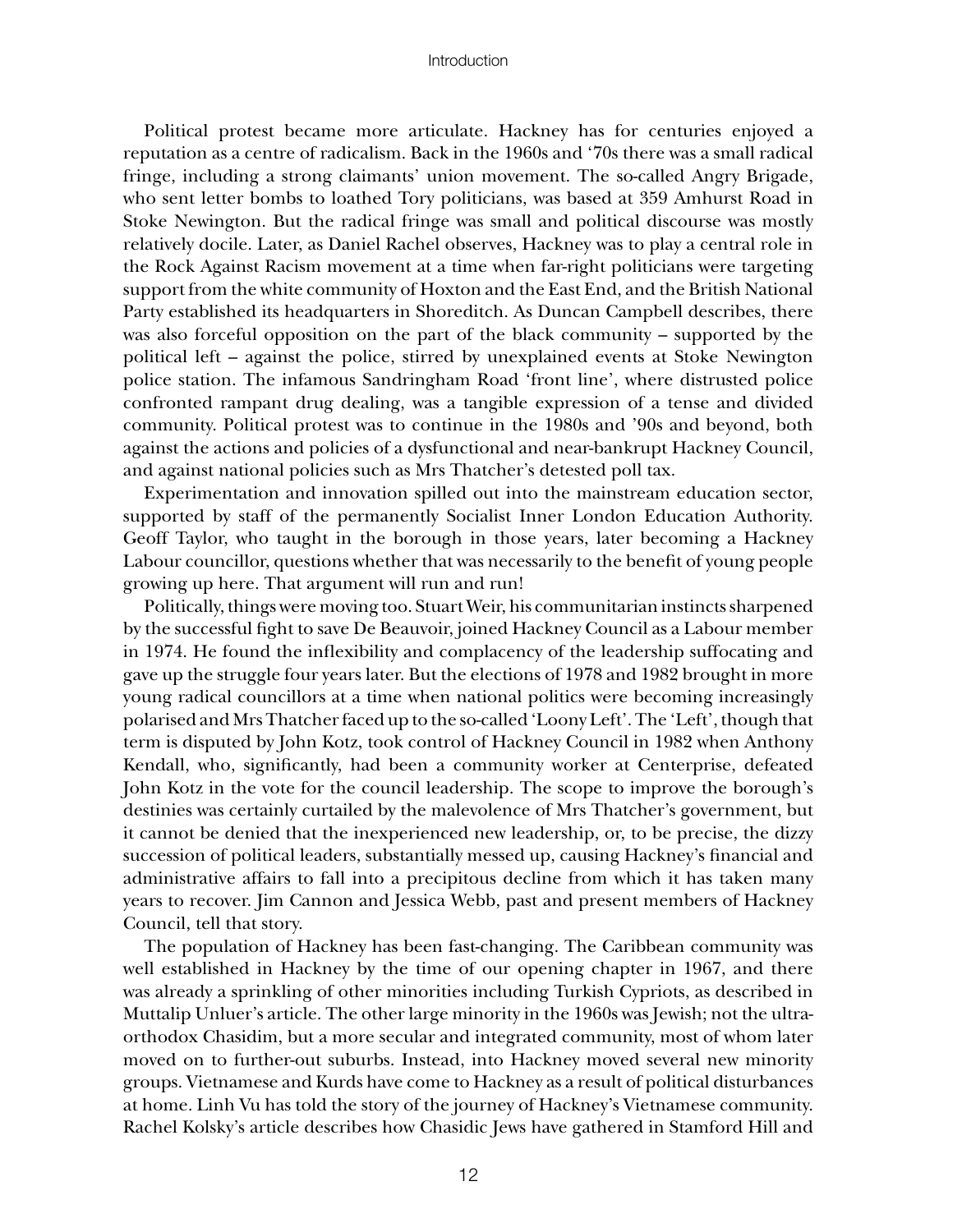Upper Clapton. A fuller and more comprehensive history of Hackney would describe the different experiences and different opportunities of the many communities who make up Hackney today.

In editing this book, my notional reader has been not the Man on the Clapham Omnibus but the Man (or Woman) on Homerton Station. During the rush hour, eight trains pass each way and the platform rapidly fills up with the new generation of Homertonians, mostly on their way to work in Central London. My friend and neighbour Roger Lansdown fought with a tiny band of confederates to bring back trains to Hackney, an objective which included the restoration of a station at Homerton of which no trace, and little memory, then existed. When the trains finally returned to Homerton in 1985 they were ancient, carrying few passengers, with stations en route mostly unmanned and threatening. Before the days of Oyster cards, when I asked for a ticket to Homerton at London Transport offices, the response was always one of puzzlement followed by a search for the correct station code. A ticket-seller helped me – he said "Look, it's 6979. You know what 69 is and just add 10 to that." After that, I always asked for 6979 and it speeded things up considerably! Now most people know where Homerton is and the passenger movements are close on five million each year. I hope that if some of the men and women thronging the platform at Homerton read this book, they will understand better how things have changed in Hackney and how the enthusiasm and energy of campaigners have helped to change it.

But I will return to the theme of change and continuity. Perhaps now is the moment to mention the dreaded 'H' word. The word 'hipster', or one of its variants, appears at various places in this book. It is interesting (at any rate to me) that the word 'yuppie' appears not at all, though that was the term of choice for well-heeled incomers in the 1980s, a period recalled in Suzanne Waters' article on the first post-war wave of private housebuilding. It is a moot point whether the change is mostly one of terminology and facial stubble, or whether it reflects a significant change in the identity of people choosing to make their home in Hackney.

Be that as it may, many of the articles touch in various ways on the impact of gentrification on Hackney: on its markets, its streets and its pubs among other things. Whilst I make no apology for the selection of the themes of these fifty chapters, I do feel that read alone, this book might give a slightly exaggerated sense of the changes that have taken place and, possibly, an over-optimistic view of the future. Just at a physical level on the streets, the greasy spoon cafés and old-fashioned boozers are still there alongside the gastronomic restaurants and hipster pubs. The estates are there amongst the renovated million-pound houses, mostly built to an enclosed design so that it is easy to pass them by without registering them. Your local Tesco, if you pause awhile, is full of people moving round slowly, filling up their day. As Ian Rathbone's article makes clear, the too numerous betting shops are taking money from the community, whilst the money shops are lending it back at extortionate rates of interest.

I sometimes feel, and I am not the only one, that Hackney Council has an agenda to speed the process of gentrification on its way. This narrative lauds the new and the fashionable – the Fashion Hub, Broadway Market, Hip Hoxton, Victoria Park Village, the Olympic 'Host Borough', Shoreditch tech and so forth. Within this narrative there is a view that older institutions and facilities – Ridley Road Market, artists' studios,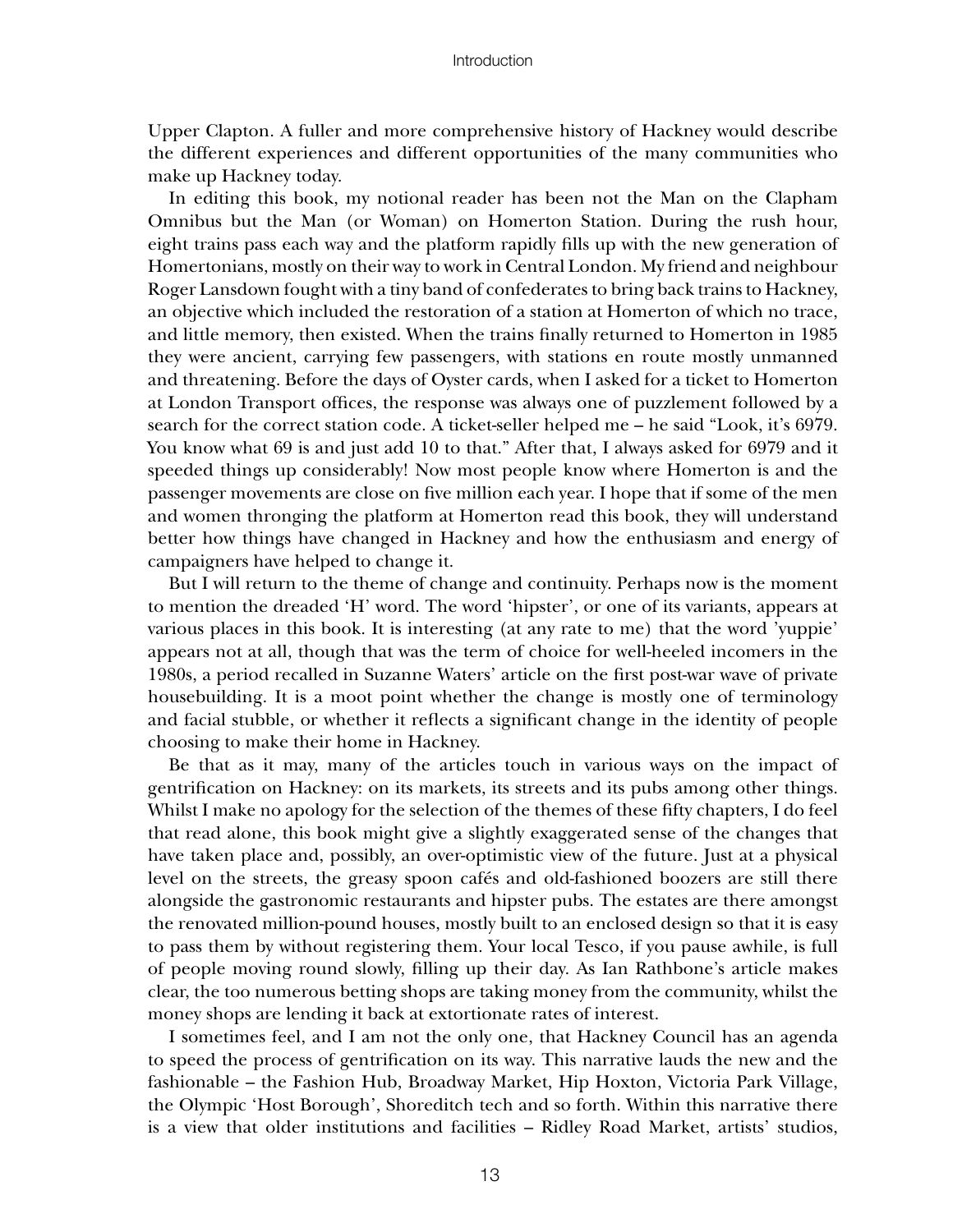'underneath the arches' car repair shops and the like – must make way if they cannot match the rent that the incomers are able to pay. There is an element of economic reality in this. James Watson, who has written about Hackney's new wave of pubs and breweries, pointed out to me that the craft beer pubs attract a clientèle willing to pay £6 or more for their pint whilst the old-fashioned pubs are selling lager and keg bitter for £3 50. If your old-fashioned boozer gets a makeover, stripped floorboards and a bearded clientèle appearing seemingly from nowhere, there is probably not much that can be done to halt the juggernaut of progress. Nevertheless, whilst Hackney has a very mixed population, and that is not likely to change, the council must serve the needs of all the community. Ridley Road Market represents the past of Hackney but also, I very much hope, its future.

Hackney not only remains one of the most under-privileged boroughs in the country but also one full of unfulfilled human potential. Muttalip Unluer remarks how few in the Turkish communities go on to university, or find employment in the financial services industry on our doorstep. And Kirsty Styles, in a very penetrating article on Shoreditch's hi-tech boom, points out how little progress has been made towards enrolling the borough's young people in tech businesses.

That life is improving for many in Hackney is not in doubt. In 2010, Hackney was reckoned to be the second most deprived borough in the country. A range of measures summarising deprivation in local authorities indicates that Hackney was 'only' the eleventh most deprived five years later. As Annie Edge has described, the performance of our schools and colleges has dramatically improved over the space of a few years. A resilient economy and a well-performing education system offer greatly improved lifechances to our young people. But conversely, it is well to be wary of brute statistics. Indices of poverty and deprivation can be skewed by the arrival of wealthier young people who pull up the average without necessarily raising the position of those at the bottom of the pile. It is, or should be, common ground that a great deal has been achieved since Jules Pipe became mayor of Hackney in 2002 and initiated the turnaround in the borough's affairs, but a very great deal remains to be done.

And then there is the question of gangs. Julia Lafferty's article on Clapton's famed 'Murder Mile' emphasises that much of the mayhem was caused by imported internecine strife and turf wars between Yardie gangs hailing originally from Jamaica. Emma Bartholomew, in her article on the senseless death of Shaquille Smith, underlines the fact that gang conflict has become more pervasive and more juvenile. It is a fact that too many young people growing up in Hackney are enmeshed in drug dealing; knife-toting, admiring of false and empty rap idols. Many more, raised alongside the kids in gangs, live in a culture of fear which can be damaging to ambitions and educational attainment.

Where to place the riots of 2011 within this kaleidoscope is a moot question. The riots in Hackney received great attention, not because they were more intense than elsewhere, but because more journalists live in Hackney – or know the way there – than less well-known suburbs further out of central London. As Hackney South MP, Meg Hillier, emphasises, the riots were swiftly over and the process of repair of communities has been prompt and enthusiastic. It is probably true to say that the riots reflect the very different experiences of life in the buzzing world-city that is London more than any specifically Hackney malaise.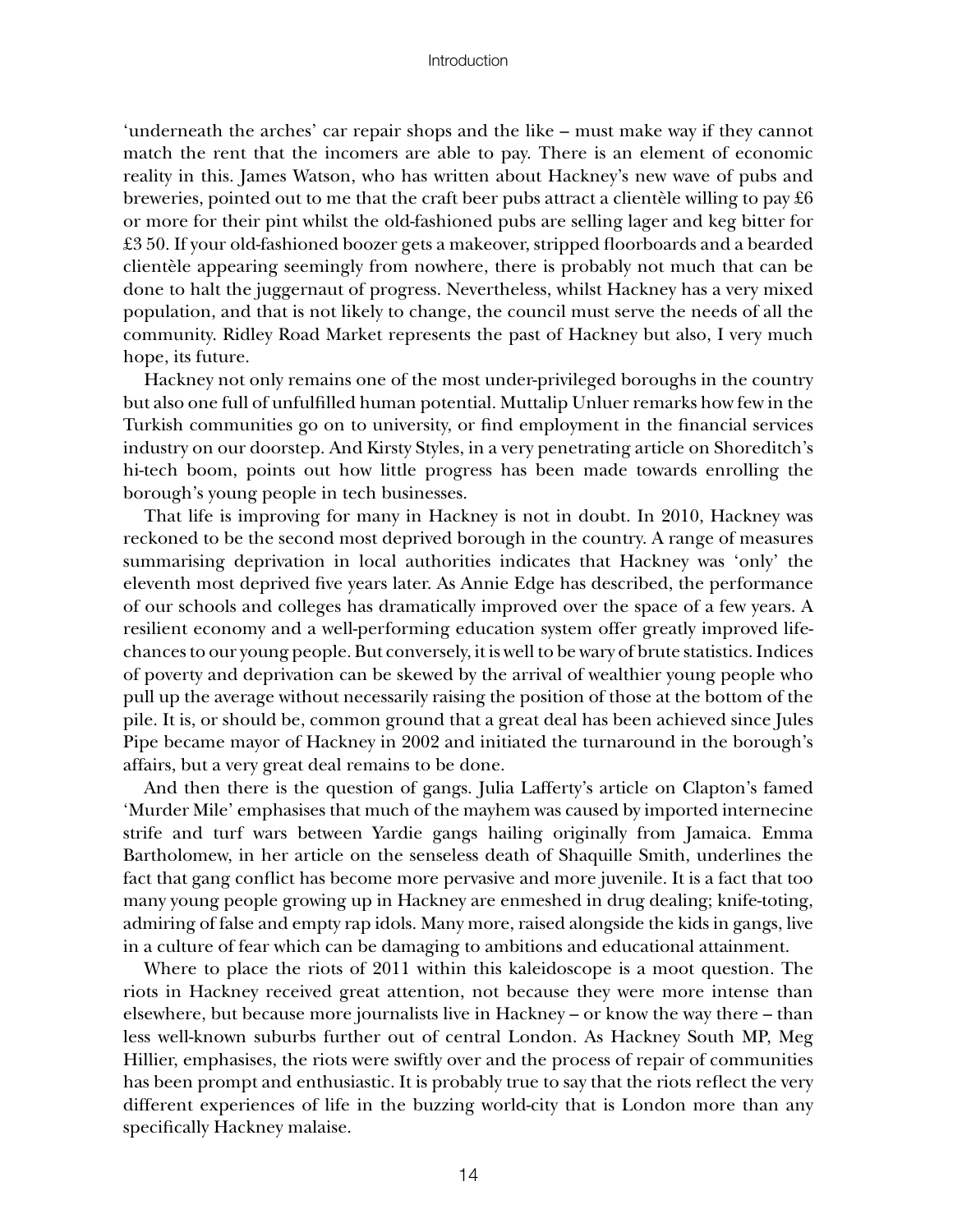To add a personal note, I am the custodian of Hackney's oldest building, St Augustine's Tower, which opens its doors on the last Sunday of the month. On the preceding Monday, I put up banners saying that the Tower will open and that entry is free. I have often asked myself why it is that of the many people who visit us, only a tiny proportion live on nearby council estates. Lynsey Hanley, in her excellent book *Estates: An Intimate History*, suggests that there is a wall in the head of many people growing up on estates, corralling their belief in themselves and their potential. I suspect that that is the explanation why so many of our neighbours pass by our beautiful tower – but perhaps I am wrong.

So the epigram 'totally different but exactly the same' – up to a point, sums it up for me. This book is mostly about the changes that have taken place in Hackney. I celebrate those changes and I played a part in some of them. But I also believe that the borough's vitality depends on the new, younger generation arriving in Hackney having the same commitment to make it a better place as my generation which arrived in the 1970s.

This book has been made possible by the generosity of my co-authors. I would like to thank them for contributing their time and answering my endless questions. The authors of this book have not only shared their knowledge of Hackney, but have helped in different ways to shape its history. Hackney's history owes so much to people who have worked for their community in many imaginative ways to make a difference.

I would also like to thank the professional photographers who have generously donated their work: Simon Mooney, Alan Denney, Neil Martinson, Berris Connolly, Chris Dorley-Brown and Dudy Braun. In addition I thank warmly the other members of Hackney Society's editorial team: Margaret Willes, Annie Edge, Monica Blake, and Glory Hall who has designed the book.

#### **Laurie Elks**



The Peace Mural in Dalston Lane, 1985. (Photo Alan Denney)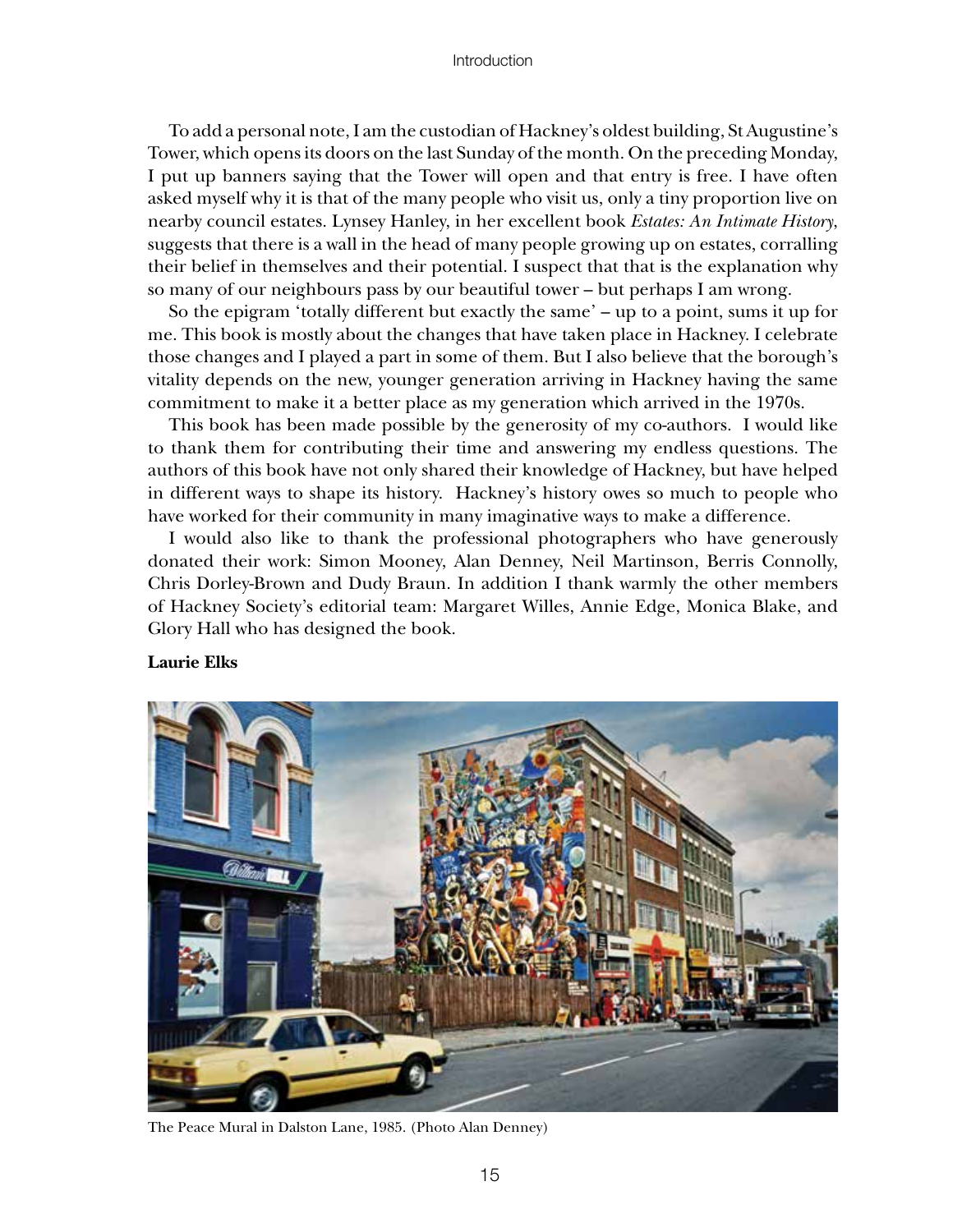## 1967: The Birth of the Hackney Society – John Finn



Shepherdess Walk, Shoreditch. One of the early campaigns of the Hackney Society was to oppose Hackney Council's proposal to demolish the Georgian terrace. (Photo Simon Mooney)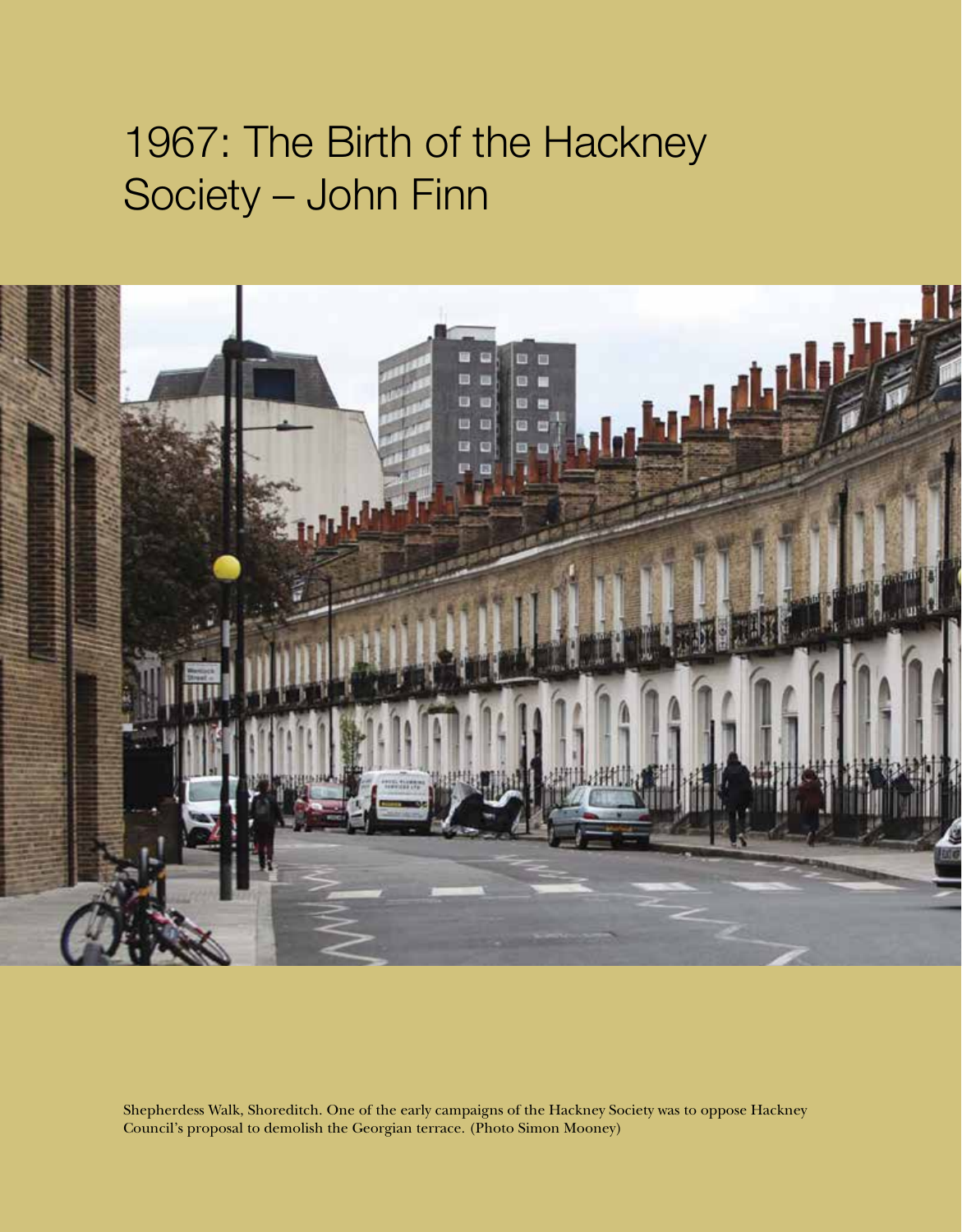"We shouldn't like people to think we are in favour of propping up old ruins," was what worried Michael Thomas as he first let the world know of his and others' intention to form a society to campaign for the protection of historic Hackney, first announced in the *Hackney Gazette*, 11 January 1967.

The new London Borough of Hackney, the amalgamation of the former Metropolitan Boroughs of Hackney, Stoke Newington and Shoreditch, and only two years old, was facing a massive housing crisis. Hackney had apparently the third biggest housing waiting list in London (*Hackney Gazette*, 20 February 1967), with large numbers of working-class families living in over-crowded, multi-occupied, privately-rented housing – desperate to move into a clean, dry and warm council house. That, I remember, was the great hope of many of my father's family, living in Hackney's Victorian terraces, sharing outside WCs, and some in gas-lit rooms. This problem had been the biggest task of local government in London since the 1930s. Now the 1960s and '70s saw plans to solve the problem that threatened to make a lasting impact upon the built environment.

All three of the former constituent boroughs published, from time to time, official guides. Thumbing through the editions prior to the 1965 amalgamation, the first impression is of a huge amount of advertising by local industries. There was still a big industrial sector, especially in Shoreditch and Hackney Wick: furniture, chemicals and paint, ironfounders, glassworks, timber, clothing, food, laundries – and some famous names amongst them, including Simpson's tailoring, Bronco toilet tissue, Carless Petrol ('100 years in Hackney') and Platignum Pens. There is, states the *Hackney Guide*, "no clearly defined line separating commerce and industry from the residential areas". But even then that industrial profile appeared to be in decline.

While proud of their histories, the boroughs were keen to promote themselves as builders of new housing, and to demonstrate the zeal with which they intended to stride into the golden future inspired by the Greater London Plan, more popularly known as the Abercrombie Plan after its principal author. Shoreditch Council boasted that they had completed their five-year slum clearance and house building programme ahead of schedule, and proudly pointed to the "huge blocks of flats" they had built, with more promised. They predicted that the "majority of Shoreditch will be housed in conditions undreamt of a generation ago".

Meanwhile Stoke Newington took inspiration from the Woodberry Down redevelopment "so vast and complete in itself as to be almost a borough within a borough". While for Hackney, in 1961 "throughout the whole area, building activity continues as the new and finer Hackney continues to rise". Labour's vision in Hackney was for an almost total redevelopment programme. However, the *Hackney Guide* notes that "reluctantly there was no alternative to demolition" of sites like the bomb-damaged sixteenth-century Brooke House.

It was the era of Abercrombie-inspired 'comprehensive redevelopment', where whole areas of sub-standard and bomb-damaged accommodation would be replaced, along with any other viable buildings, shops and factories as necessary, to plan for self-contained estates that would include health centres, community halls, laundries, open spaces with industry segregated away. Constituency Labour parties in London sent resolutions to the Annual Conference calling for total 'municipalisation' of housing. In neighbouring Tottenham for example, which I knew well in the 1960s, it was a regular demand.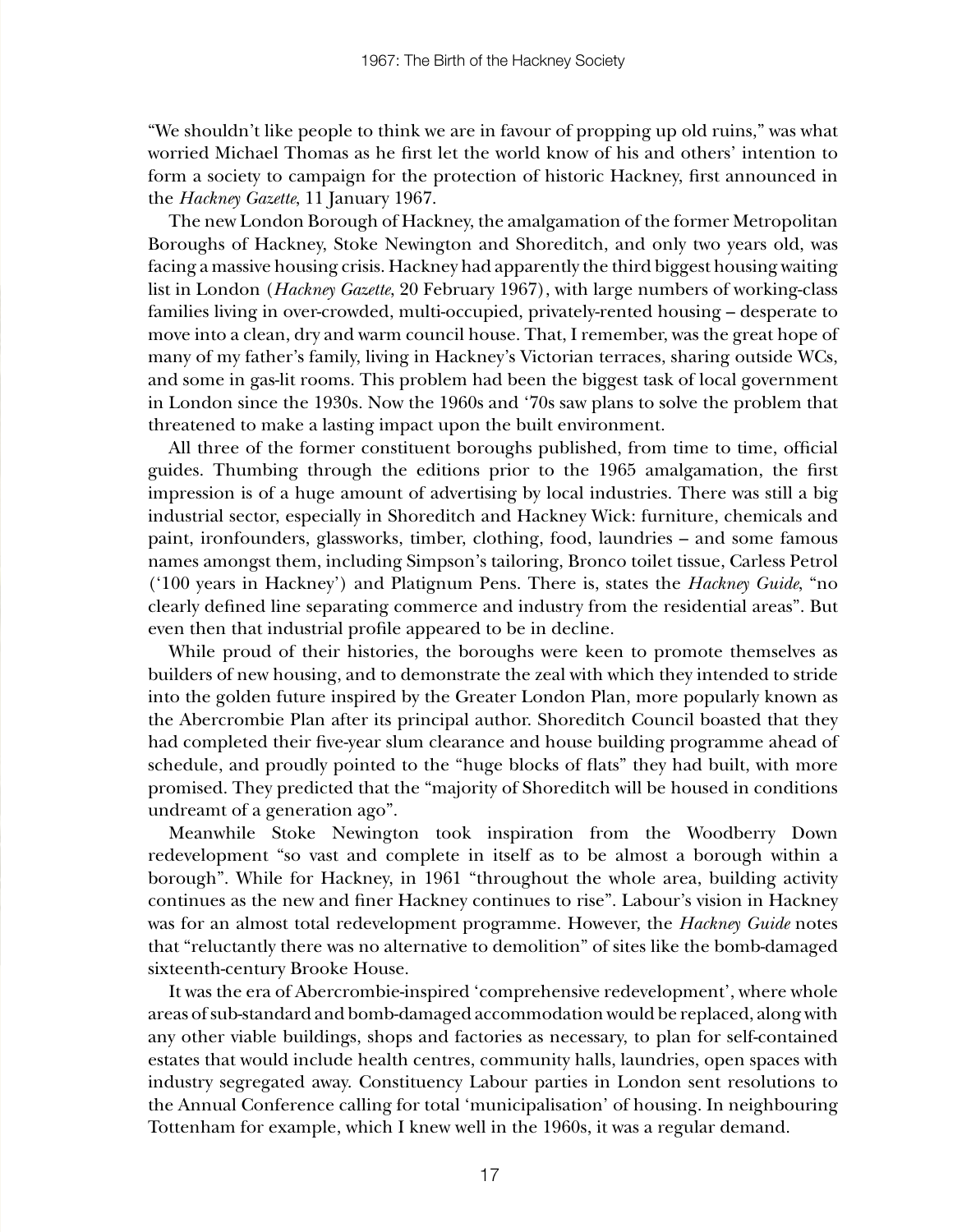Meanwhile, at the level of national politics, Labour and Conservatives competed by announcing ever more ambitious housing targets. Harold Macmillan's government raised the target to 300,000 per annum. His housing minister, Keith Joseph, later admitted that he was a "more" man: "I used to go to bed at night counting the number of houses I had destroyed and the number of planning approvals I had given. . . just more." Harold Wilson's Labour Party promised to raise numbers to 400,000 and to "obliterate London's slums", including Hackney's estimated 2,225 sub-standard dwellings, as part of a London-wide housing programme.

To cap it all, the *Gazette* headlined the news (14 February), that the newly-created Greater London Council (GLC) was planning to create the notorious Ringway 1 or London Motorway Box around central London. Two of the routes, the North Cross Route and Eastern Avenue extension were mapped to push through Dalston and Victoria Park respectively to Hackney Wick, displacing an estimated 3,200 people from their homes.

Mr Thomas and friends couldn't have timed their initiative to protect Hackney's historic environment with greater precision. The previous year, Albion Square residents formed an Action Group "to preserve the pleasant Victorian charm of the square" against compulsory purchase. Michael Thomas commented that "it is encouraging that this has been formed and perhaps there could be a more centralised kind of society … open to all those who are genuinely interested in the history and character of the borough". He was anxious to point out that such a group would not be what he called a "homeowner's society". The *Gazette* article stated that the idea had gained the support of John Betjeman, co-founder of the Victorian Society, and later to become Poet Laureate and National Treasure. Betjeman had written affectionately in the *Spectator* of trips to Hackney and Stoke Newington by way of the North London Line and the Great Eastern to Clapton. "Hackney", he said then, "is full of the real London". His poem 'The Cockney Amorist' conjures a memory of the Hackney Empire as the "soft electric lamplight/Reveals the gilded walls". He agreed to become the fledgling Society's first president.

And so the *Gazette* was to report that the Hackney Society had held its first meeting on 6 February. A steering committee discussed a draft constitution which included the following objectives:

- a. To encourage the preservation, development and improvement of buildings, streets and areas within the London Borough of Hackney which are of historic interest, architectural merit or distinctive character and charm.
- b. To encourage high standards of architectural and town planning within the borough.
- c. To study critically all plans for the development of the borough and to put forward constructive criticism.
- d. To encourage the preservation and improvement of parks, squares and other open spaces within the borough.
- e. To stimulate public interest in and care for the beauty, history and character of the area of the borough and its surroundings.

The first public meeting followed in May. Leaflets were printed which opened with words that still seem redolent today:

- I love Hackney. But what will it be like in 10 years' time?
- If you are interested in the place you live in come along to the first meeting of TheHackney Society.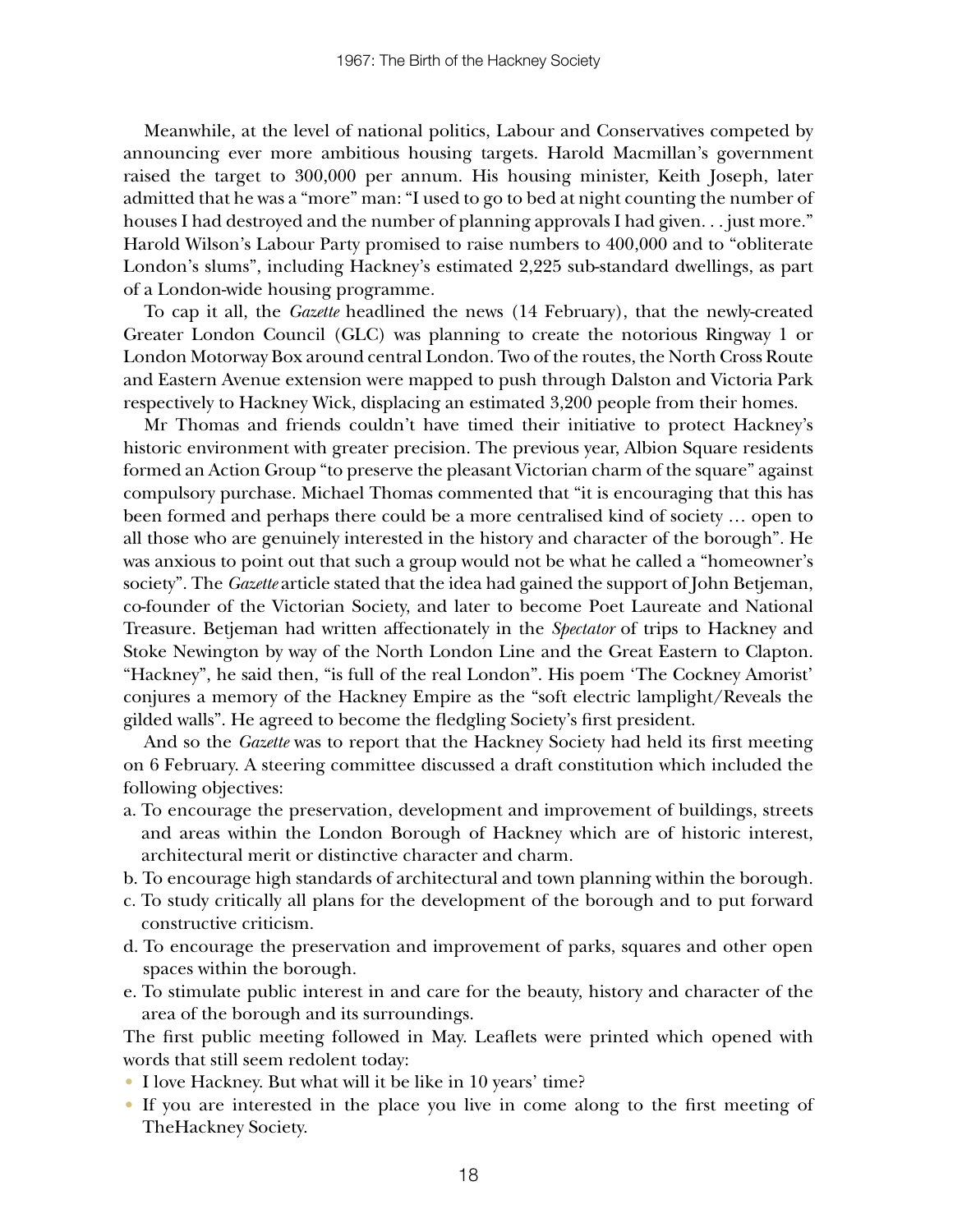

The Agapemonite Church at Stamford Hill, one of Sir John Betjeman's favourite Hackney buildings. He described in the *Spectator* in 1956 how the interior was "a blaze of glory". (Photo Simon Mooney)

John Betjeman was the star speaker along with Patrick Stirling from the Civic Trust, and Paul Kirby from the GLC Planning Department.

A busy programme followed during that first year including a walk along the Regent's Canal, a visit to the Geffrye Museum and garden party ("well attended in spite of the rain") and a walk to visit churches in the Shoreditch area.

These events helped to bind Society members in friendship but there was also serious campaigning work to be done. The new Civic Amenities Act 1967 had introduced Conservation Areas and improved the scheme for statutory listing of buildings of architectural and historic interest. The first committee spent "a considerable amount of time" looking at the likely areas of Hackney that could benefit from the protection offered by this new legislation. They focused on two decaying mansions at 187 and 191 Stoke Newington High Street and Sanford Terrace, a Georgian terrace overlooking Stoke Newington Common. Sanford Terrace was neglected and blighted by a scheme for comprehensive development (now Smalley Estate) and had just come under a compulsory purchase order. The saving of Sanford Terrace was to become one of the first achievements of the Society.

The new Society was eminently respectable. Its first vice-presidents were Ellis Hillman, former LCC member and subsequently of the GLC, Nicholas Taylor, the Sunday Times architectural correspondent, and the Venerable M.M. Hodgins, Archdeacon of Hackney. Initially the Society baulked at confronting the big redevelopment schemes head on – like the De Beauvoir project, which it left to the locals to fight. But by the time of the Mapledene compulsory purchase proposals, the Society had realised that in order to preserve and protect, it would sometimes need to take on planning authorities, locally and regionally. The arduous and sometimes wearisome task of preparing submissions, proofs of evidence, appearing at public enquiries including the 1972 and 1977 Mapledene enquiries, fell on the Society and its hard-working committee members. The Society also weighed into the campaign to resist the ruinously destructive Motorway Box and signed up to the North London Line Committee to save the Richmond-Broad Street Line from closure. Another early campaign helped to save the magnificent Georgian terrace at Shepherdess Walk, Shoreditch, from destruction.

The Society was up and running. Fifty years later, it still has work to do.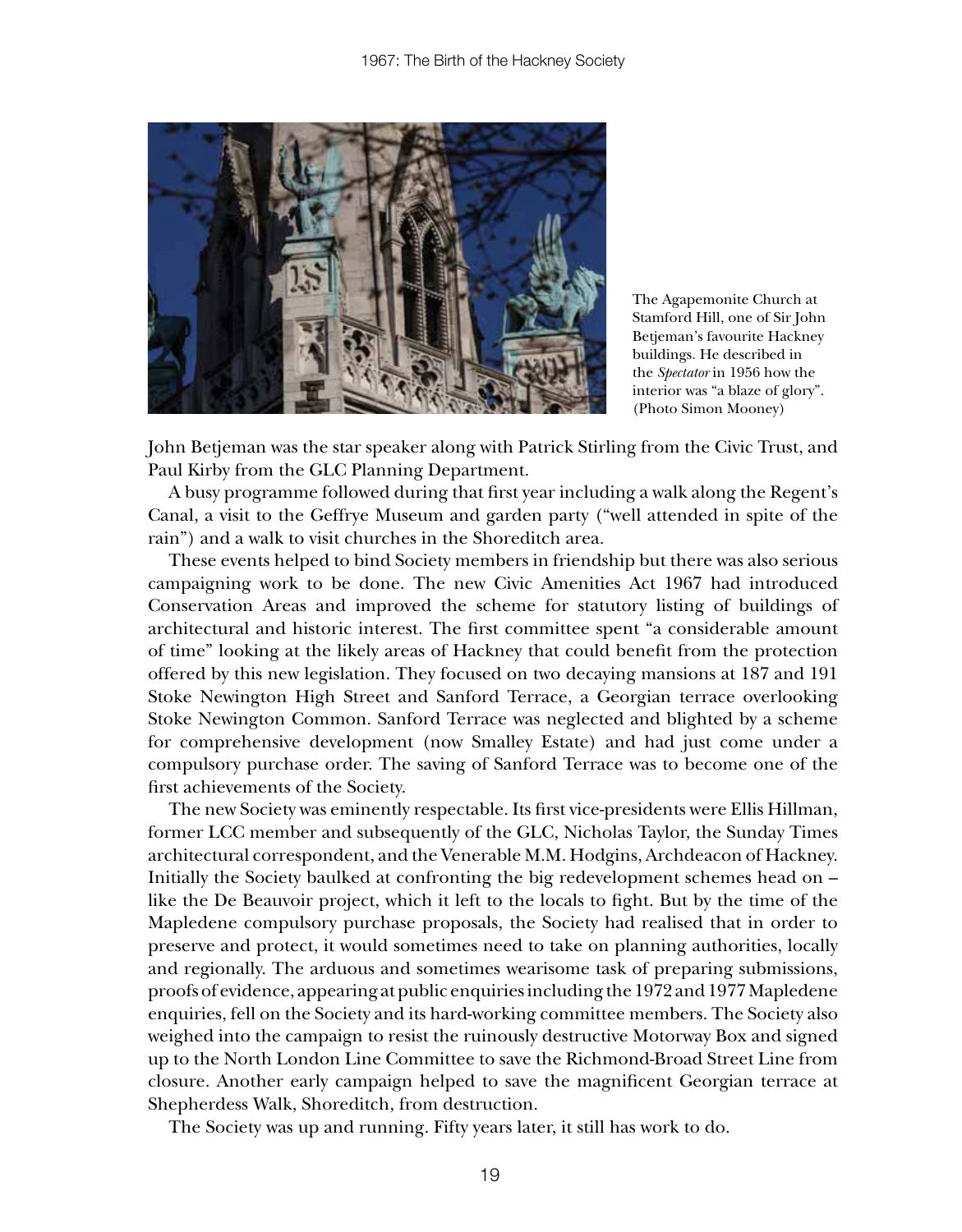### Hackney Society Publications

#### **Hackney Society Publications**

*From Tower to Tower Block*, 1984 *Buildings at Risk in Hackney*, 1987 *Hackney Houses*, 1987 *Loddiges of Hackney*, David Solman, 1995 *Famous Women of Hackney*, 1998 *Twentieth Century Buildings in Hackney*, Elizabeth Robinson, 1999 *Hackney: Modern, Restored, Forgotten, Ignored*, Lisa Rigg (ed), 2009 *Hackney: An Uncommon History in Five Parts,* Margaret Willes (ed), 2012

For more information, see www.hackneysociety.org